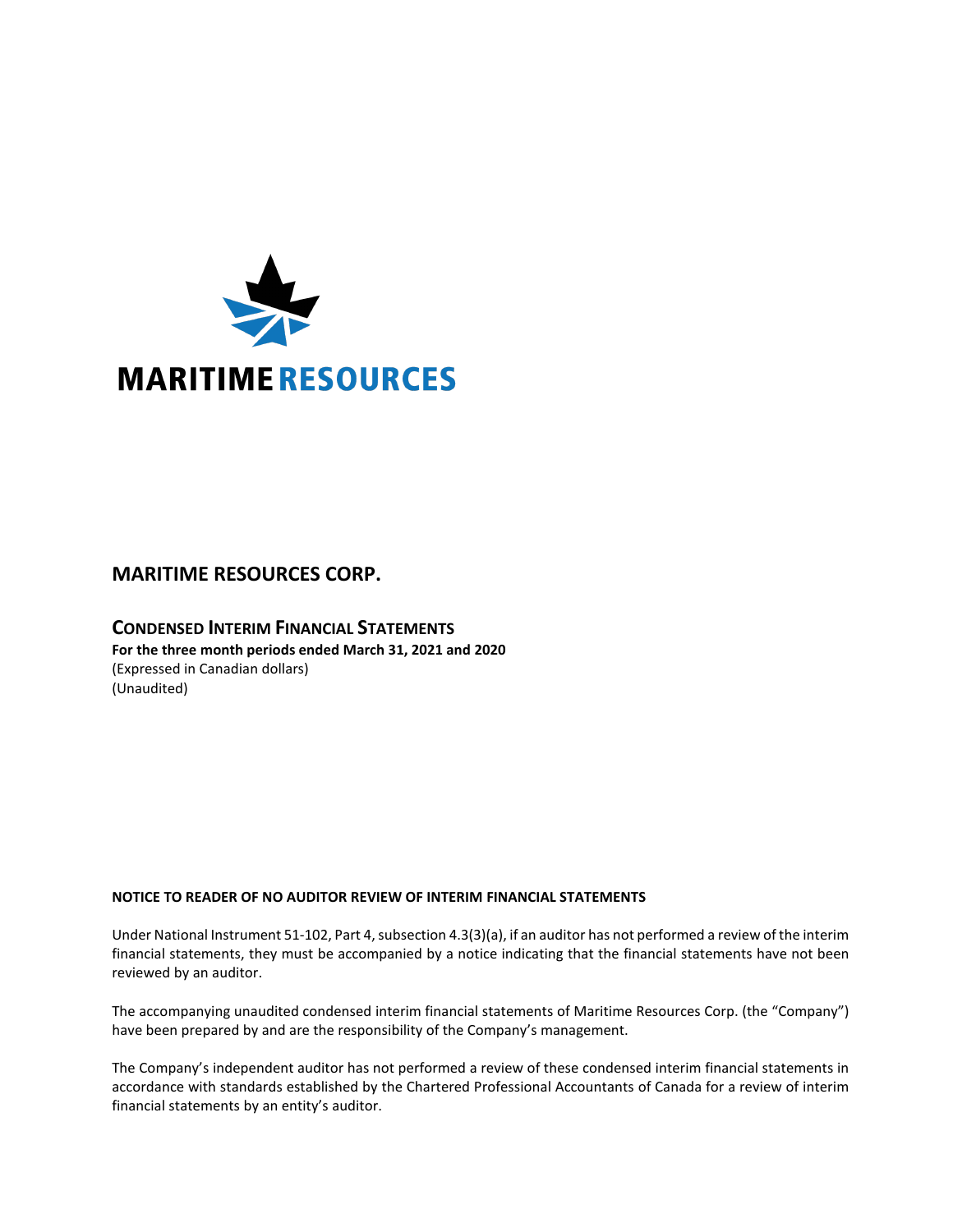

# **CONDENSED INTERIM STATEMENTS OF FINANCIAL POSITION**

|                                                                    |                | March 31       | December 31  |
|--------------------------------------------------------------------|----------------|----------------|--------------|
| As at<br>(Unaudited - Prepared by Management, in Canadian dollars) | <b>Note</b>    | 2021<br>\$     | 2020<br>\$   |
|                                                                    |                |                |              |
| <b>ASSETS</b>                                                      |                |                |              |
| <b>Current</b>                                                     |                |                |              |
| Cash                                                               | 4              | 10,326,517     | 6,418,616    |
| Receivables                                                        | 5              | 258,247        | 340,039      |
| Prepaid expenses and deposits                                      | 6              | 89,681         | 116,286      |
|                                                                    |                | 10,674,445     | 6,874,941    |
| <b>Property and equipment</b>                                      | $\overline{7}$ | 87,176         | 74,394       |
| <b>Deferred acquisition costs</b>                                  | 15             | 313,301        | 277,256      |
| <b>Deposits</b>                                                    | 8              | 186,081        | 298,730      |
| <b>Exploration and evaluation assets</b>                           | 8              | 20,834,253     | 18,631,532   |
| <b>Total Assets</b>                                                |                | 32,095,256     | 26,156,853   |
| LIABILITIES AND SHAREHOLDERS' EQUITY<br><b>Current liabilities</b> |                |                |              |
| Accounts payable and accrued liabilities                           | 9              | 1,045,077      | 1,015,603    |
| Flow-through premium liability                                     | 11             | 1,324,400      | 203,613      |
| Current portion of lease liability                                 | 10             | 23,388         | 23,532       |
|                                                                    |                | 2,392,865      | 1,242,748    |
| <b>Lease liability</b>                                             | 10             | 13,737         | 19,620       |
| <b>Total Liabilities</b>                                           |                | 2,406,602      | 1,262,368    |
| <b>Shareholders' equity</b>                                        |                |                |              |
| Share capital                                                      | 11             | 38,296,243     | 33,399,928   |
| Reserves                                                           | 11             | 2,105,874      | 1,971,293    |
| Royalty reserve                                                    | 11             | 210,700        | 210,700      |
| Deficit                                                            |                | (10, 924, 163) | (10,687,436) |
| <b>Total Shareholders' Equity</b>                                  |                | 29,688,654     | 24,894,485   |
| <b>Total Liabilities and Shareholders' Equity</b>                  |                | 32,095,256     | 26,156,853   |

Nature of operations and going concern (Note 1) and Subsequent events (Note 15).

*Approved and authorized on behalf of the Board of Directors:*

| "John P. Hayes" | "Mark N.J. Ashcroft" |
|-----------------|----------------------|
| Chairman        | Director             |

*The accompanying notes are an integral part of these condensed interim financial statements.*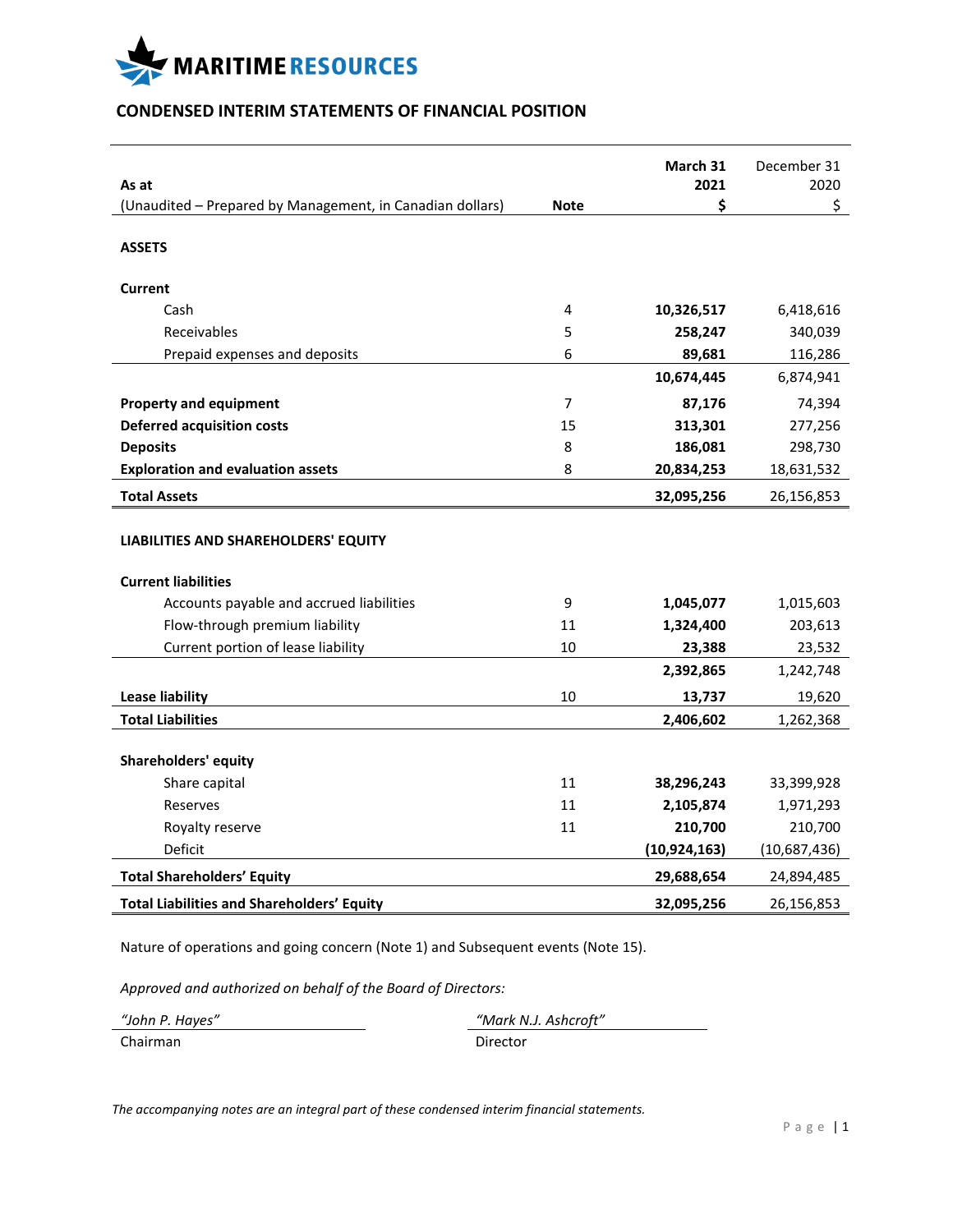

# **CONDENSED INTERIM STATEMENTS OF LOSS AND COMPREHENSIVE LOSS**

| For the three month periods ended March 31                |             | 2021        | 2020        |
|-----------------------------------------------------------|-------------|-------------|-------------|
| (Unaudited - Prepared by Management, in Canadian dollars) | <b>Note</b> | \$          | \$          |
| <b>EXPENSES</b>                                           |             |             |             |
| Salaries and benefits                                     | 12          | 263,216     | 156,690     |
| Administration                                            | 12          | 50,300      | 45,328      |
| <b>Business development</b>                               |             |             | 200,000     |
| Directors' fees and expenses                              | 12          | 20,038      | 20,006      |
| Investor relations and promotion                          |             | 98,401      | 22,552      |
| Professional fees                                         |             |             | 2,093       |
| Share-based payments                                      | 11          | 2,911       | 2,395       |
| Depreciation                                              | 7           | 10,899      | 17,475      |
| Interest expense on lease liability                       | 10          |             | 138         |
|                                                           |             | (445, 765)  | (466, 677)  |
| Interest income                                           |             | 5,425       | 5,798       |
| Recognition of flow-through premium liability             | 11          | 203,613     | 31,986      |
|                                                           |             | 209,038     | 37,784      |
| Loss and comprehensive loss for the period                |             | (236, 727)  | (428, 893)  |
| Basic and diluted loss per common share                   |             | Nil         | Nil         |
| Weighted average number of common shares outstanding      |             | 315,939,566 | 189,905,139 |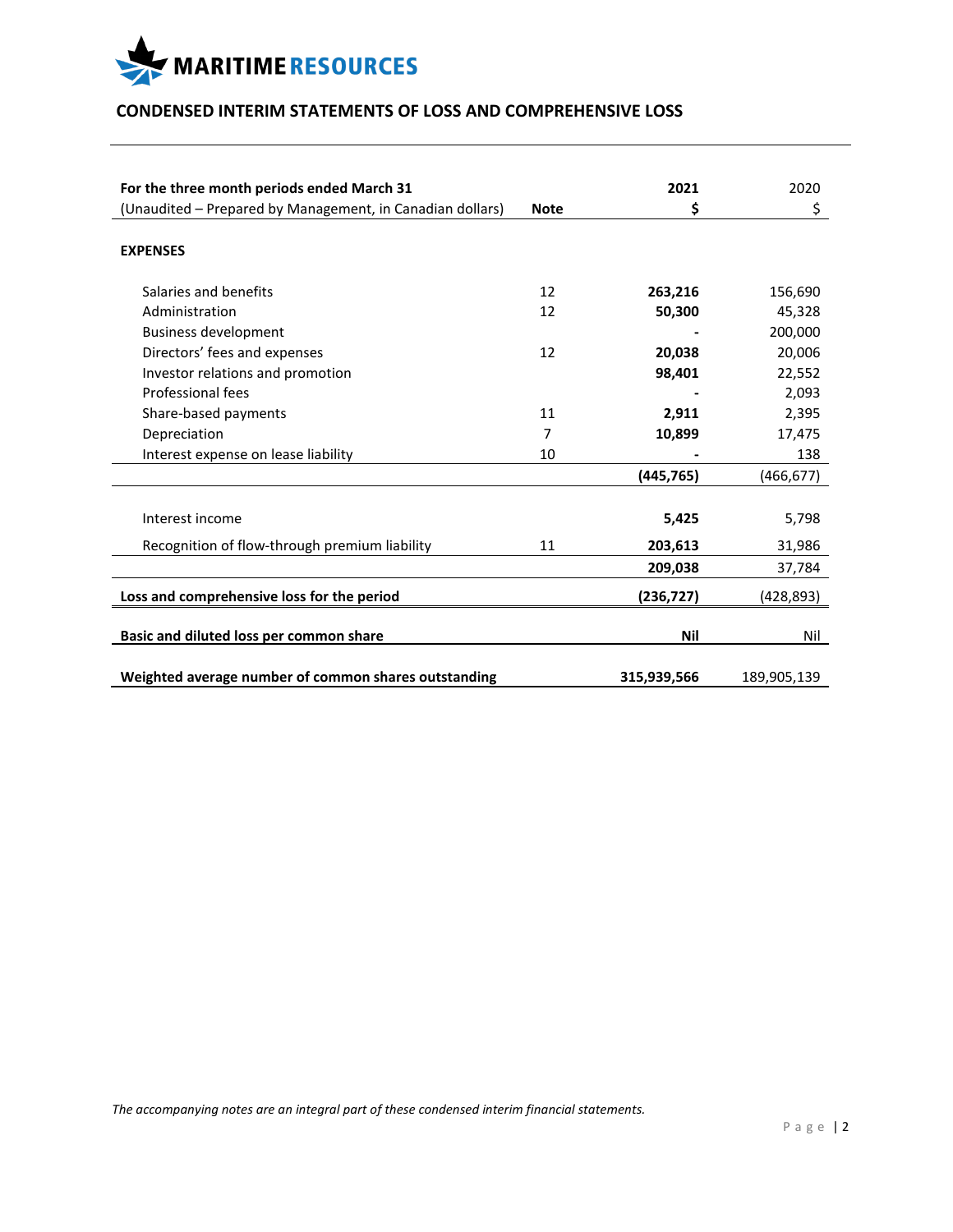

# **CONDENSED INTERIM STATEMENTS OF CHANGES IN SHAREHOLDERS' EQUITY**

|                                                           |                          | Share       |                 | Royalty |                          |              |
|-----------------------------------------------------------|--------------------------|-------------|-----------------|---------|--------------------------|--------------|
|                                                           | <b>Shares</b>            | capital     | <b>Reserves</b> | reserve | <b>Deficit</b>           | <b>Total</b> |
| (Unaudited - Prepared by Management, in Canadian dollars) | #                        | \$          | \$              | \$      | \$                       | \$           |
| Balance, December 31, 2019                                | 189,825,469              | 20,568,204  | 2,306,044       | 210,700 | (9,519,536)              | 13,565,412   |
| Issued for mineral properties (Note 8,11)                 | 500,000                  | 30,000      |                 |         |                          | 30,000       |
| Warrant expiry (Note 11)                                  |                          | 26,815      | (26, 815)       |         |                          |              |
| Share-based payments (Note 11)                            |                          |             | 2,395           |         |                          | 2,395        |
| Loss for the period                                       |                          |             |                 |         | (428, 893)               | (428, 893)   |
| Balance, March 31, 2020                                   | 190,325,469              | 20,625,019  | 2,281,624       | 210,700 | (9,948,429)              | 13,168,914   |
| Issued for private placements (Note 11)                   | 109,877,292              | 12,205,133  |                 |         |                          | 12,205,133   |
| Issued for warrant exercises (Note 11)                    | 9,606,608                | 1,791,657   | (436, 777)      |         |                          | 1,354,880    |
| Issued for stock option exercises (Note 11)               | 825,000                  | 170,230     | (67, 730)       |         |                          | 102,500      |
| Shares issued for advisory fees (Note 11)                 | 150,000                  | 24,000      |                 |         |                          | 24,000       |
| Share issuance costs (Note 11)                            |                          | (988, 686)  |                 |         |                          | (988, 686)   |
| Finders' warrants (Note 11)                               |                          | (275, 280)  | 275,280         |         |                          |              |
| Finders' shares (Note 11)                                 | 666,864                  | 60,018      |                 |         |                          | 60,018       |
| Flow-through premium liability (Note 11)                  | $\overline{\phantom{a}}$ | (719, 415)  |                 |         | $\overline{\phantom{a}}$ | (719, 415)   |
| Issued for mineral properties (Note 8,11)                 | 550,000                  | 89,750      |                 |         |                          | 89,750       |
| Warrant expiry (Note 11)                                  |                          | 417,502     | (417,502)       |         |                          |              |
| Share-based payments (Note 11)                            |                          |             | 467,334         |         |                          | 467,334      |
| Reserves transferred on expired options (Note 11)         |                          |             | (130, 936)      |         | 130,936                  |              |
| Loss for the period                                       |                          |             |                 |         | (869, 943)               | (869, 943)   |
| Balance, December 31, 2020                                | 312,001,233              | 33,399,928  | 1,971,293       | 210,700 | (10,687,436)             | 24,894,485   |
| Issued for private placements (Note 11)                   | 38,500,000               | 6,906,900   |                 |         |                          | 6,906,900    |
| Share issuance costs (Note 11)                            |                          | (628, 015)  |                 |         |                          | (628, 015)   |
| Finders' warrants (Note 11)                               |                          | (131, 670)  | 131,670         |         |                          |              |
| Flow-through premium liability (Note 11)                  |                          | (1,324,400) |                 |         |                          | (1,324,400)  |
| Issued for mineral properties (Note 8,11)                 | 550,000                  | 73,500      |                 |         |                          | 73,500       |
| Share-based payments (Note 11)                            |                          |             | 2,911           |         |                          | 2,911        |
| Loss for the period                                       |                          |             |                 |         | (236, 727)               | (236, 727)   |
| <b>Balance, March 31, 2021</b>                            | 351,051,233              | 38,296,243  | 2,105,874       | 210,700 | (10, 924, 163)           | 29,688,654   |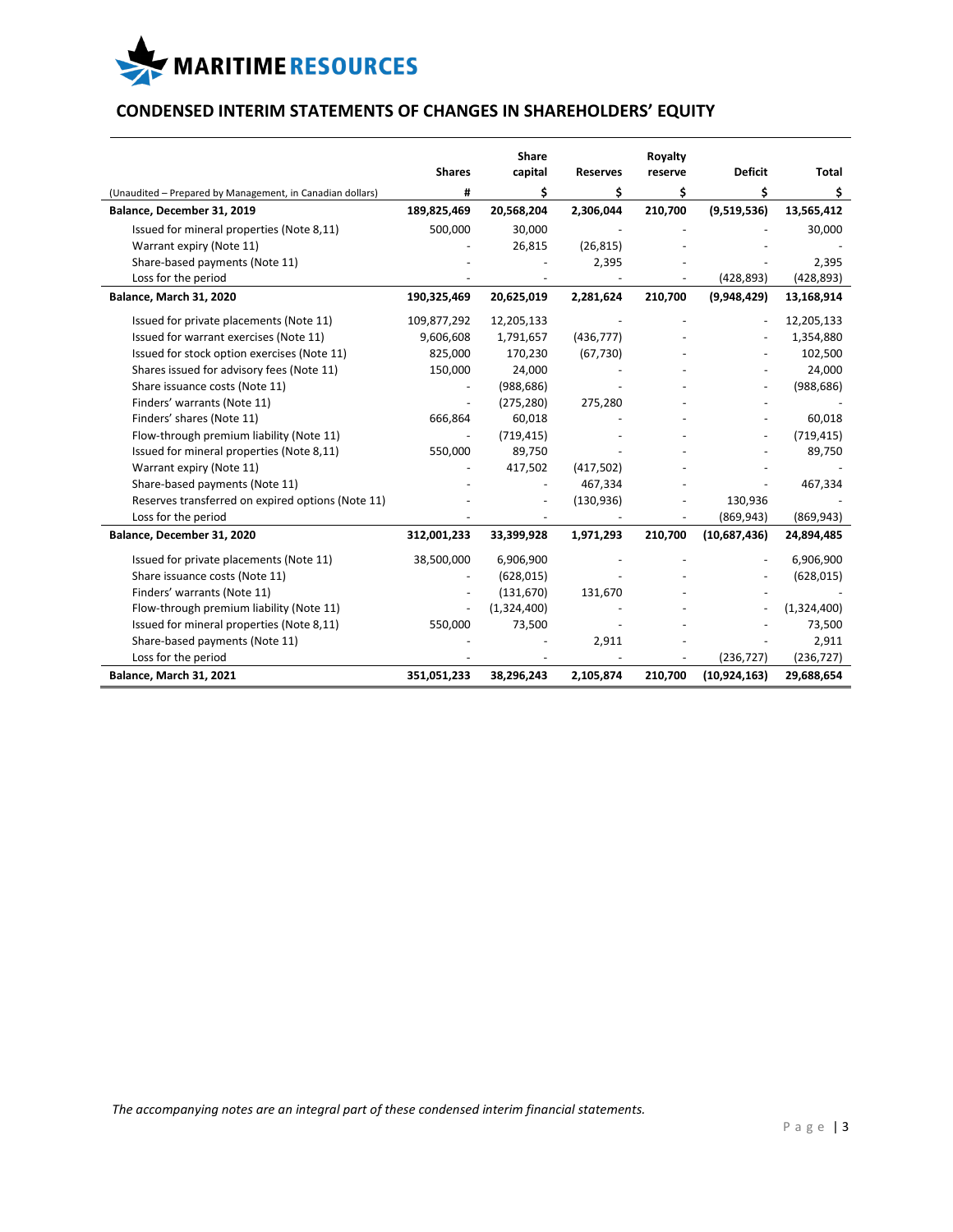

# **CONDENSED INTERIM STATEMENTS OF CASH FLOWS**

| For the three month periods ended March 31<br>(Unaudited - Prepared by Management, in Canadian dollars) | 2021<br>\$    | 2020<br>\$    |
|---------------------------------------------------------------------------------------------------------|---------------|---------------|
|                                                                                                         |               |               |
| Cash flows from operating activities                                                                    |               |               |
| Loss for the period                                                                                     | (236, 727)    | (428, 893)    |
| Items not involving cash:                                                                               |               |               |
| Share-based payments                                                                                    | 2,911         | 2,395         |
| Depreciation                                                                                            | 10,899        | 17,475        |
| Flow-through premium recovery                                                                           | (203, 613)    | (31,986)      |
| Changes in non-cash working capital items:                                                              |               |               |
| (Increase) decrease in receivables                                                                      | 100,741       | 67,413        |
| (Increase) decrease in accrued interest receivable                                                      | (18, 949)     | (9,688)       |
| (Increase) decrease in prepaid expenses                                                                 | 26,605        | (5, 312)      |
| Increase (decrease) in accounts payable                                                                 |               |               |
| and accrued liabilities                                                                                 | 135,463       | (265, 890)    |
| Net cash provided by (used in) operating activities                                                     | (182, 670)    | (654,486)     |
| Cash flows from investing activities                                                                    |               |               |
| Exploration and evaluation expenditures                                                                 | (2, 122, 561) | (561, 878)    |
| Deferred acquisition costs                                                                              | (36,045)      |               |
| Property and equipment expenditures                                                                     | (23, 681)     |               |
| Net cash provided by (used in) investing activities                                                     | (2, 182, 287) | (561, 878)    |
|                                                                                                         |               |               |
| Cash flows from financing activities                                                                    |               |               |
| Proceeds from private placement                                                                         | 6,906,900     |               |
| Share issue costs                                                                                       | (628, 015)    |               |
| Repayment of lease liability                                                                            | (6,027)       | (10, 362)     |
| Net cash provided by (used in) financing activities                                                     | 6,272,858     | (10, 362)     |
| Change in cash during the period                                                                        | 3,907,901     | (1, 226, 726) |
| Cash, beginning of the period                                                                           | 6,418,616     | 1,827,157     |
| Cash, end of the period                                                                                 | 10,326,517    | 600,431       |
| <b>Supplemental disclosure</b>                                                                          |               |               |
| Cash paid for interest                                                                                  |               | 138           |
| Supplemental disclosure of non-cash financial and investing activities                                  |               |               |
| <b>Expiry of warrants</b>                                                                               |               | 26,815        |
| Exploration and evaluation assets included in accounts payable                                          | 820,422       | 266,592       |
| Fair value of finders' warrants                                                                         | 131,670       |               |
| Flow-through share premium                                                                              | 1,324,400     |               |
| Shares issued for property                                                                              | 73,500        | 30,000        |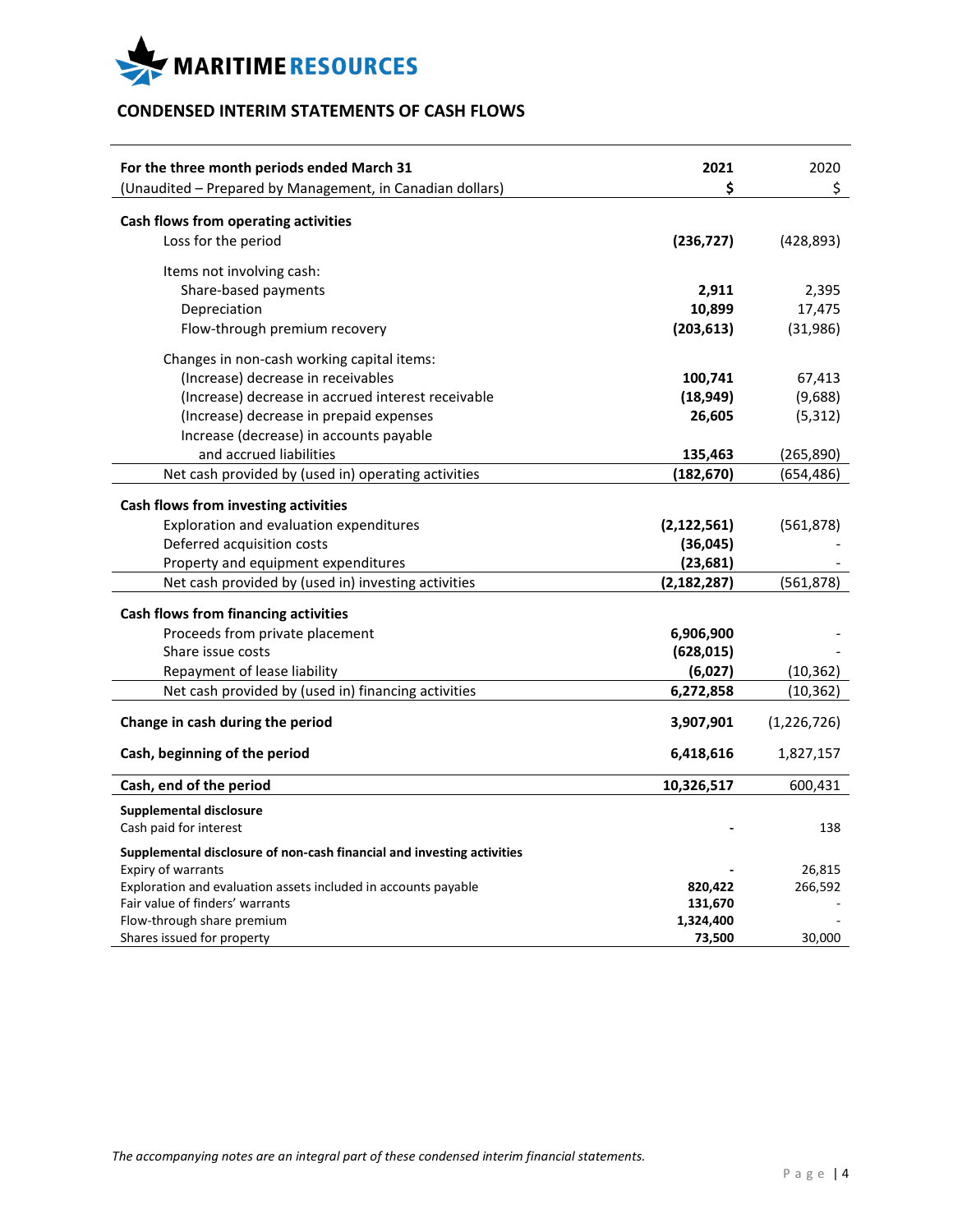

For the three month periods ended March 31, 2021 and 2020 *(Unaudited, expressed in Canadian dollars)*

### **1. NATURE OF OPERATIONS AND GOING CONCERN**

Maritime Resources Corp. (the "Company" or "Maritime") was incorporated under the Business Corporations Act (British Columbia) on May 14, 2007. Maritime is an exploration stage company focused on re-starting the past producing Hammerdown Gold Mine located near the Baie Verte mining district in Newfoundland and Labrador, Canada as well as exploration on its other properties in the region.

The Company's registered and records office is 3200 - 650 West Georgia Street, Vancouver, BC, Canada, V6B 4P7. The Company also has an office in Toronto at 1900 - 110 Yonge Street, Toronto, ON, Canada, M5C 1T4. The shares of the Company are traded on the TSX Venture Exchange ("TSX-V") under the symbol MAE.

As the Company is in the exploration stage, the recoverability of the costs incurred to date on exploration properties is dependent upon the existence of economically recoverable reserves, the ability of the Company to obtain the necessary financing to complete the exploration and development of its properties and upon future profitable production or proceeds from the disposition of the properties and deferred exploration expenditures. In March 2020, the World Health Organization declared coronavirus COVID-19 a global pandemic. This contagious disease outbreak, which has continued to spread, and any related adverse public health developments, has adversely affected workforces, economies and financial markets globally, potentially leading to an economic downturn or recessionary conditions. To date the COVID-19 pandemic has not decreased the Company's access to capital market financing, nor negatively impacted our business and financial position. The Company implemented strict health and safety protocols and monitors and adheres to government and medical guidelines. Maritime will continue to assess the impact of COVID-19 which remains a risk that could have material negative effects on our business or financial position in the future.

These condensed interim financial statements have been prepared by management in accordance with International Financial Reporting Standards ("IFRS") applicable to a going concern, which assumes that the Company will be able to realize its assets and discharge its liabilities in the normal course of business for the foreseeable future. The Company has incurred ongoing losses. The continuing operations of the Company are dependent upon its ability to continue to raise adequate financing and to commence profitable operations in the future and repay its liabilities arising from normal business operations as they become due. Although it has been successful in raising financing in the past, there is no assurance it will be able to do so in the future. The Company estimates that, with its most recent financing, it has sufficient working capital to continue as a going concern beyond one year.

These condensed interim financial statements do not include any adjustments relating to the recoverability and classification of recorded asset amounts and classification of liabilities that might be necessary should the Company be unable to continue in existence. Such adjustments could be material.

## **2. STATEMENT OF COMPLIANCE AND BASIS OF PRESENTATION**

These condensed interim financial statements, including comparatives, have been prepared in accordance with International Accounting Standards ("IAS") 34, "Interim Financial Reporting", as issued by the International Accounting Standards Board ("IASB"), on a basis consistent with accounting policies disclosed in the audited financial statements for the fiscal year ended December 31, 2020, and should be read in conjunction with the most recently issued audited financial statements, which include information necessary or useful to understanding the Company's business and financial statement presentation. In particular, the Company's significant accounting policies which were presented in Note 3 to the Financial Statements for the year ended December 31, 2020 have been consistently applied in the preparation of the Company's interim financial statements, except as noted below under Leases.

The condensed interim financial statements have been prepared using the historical cost basis, except for financial instruments which are stated at fair value and have been prepared using the accrual basis of accounting except for cash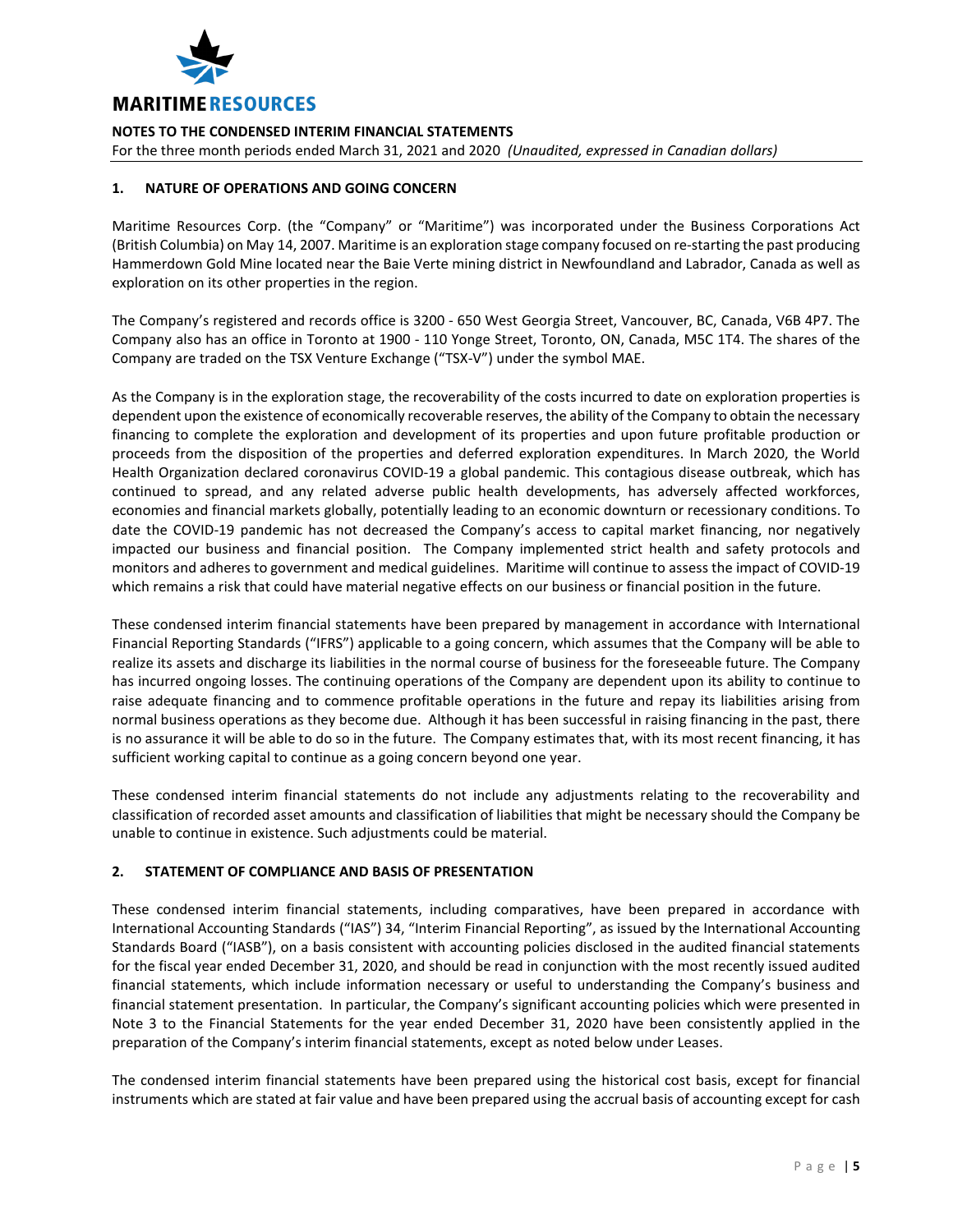

For the three month periods ended March 31, 2021 and 2020 *(Unaudited, expressed in Canadian dollars)*

flow information. All dollar amounts presented are in Canadian dollars unless otherwise specified. The condensed interim financial statements are presented in Canadian dollars unless otherwise noted.

These condensed interim financial statements were authorized for issue by the Board of Directors on May 26, 2021.

### **3. SIGNIFICANT ACCOUNTING POLICIES**

### **Use of estimates and judgments**

The preparation of financial statements in conformity with IFRS requires management to make judgments, estimates and assumptions that affect the application of policies and reported amounts of assets and liabilities, and revenue and expenses. The estimates and associated assumptions are based on historical experience and various other factors that are believed to be reasonable under the circumstances, the results of which form the basis of making the judgments about carrying values of assets and liabilities that are not readily apparent from other sources. Actual results may differ from these estimates.

The estimates and underlying assumptions are reviewed on an ongoing basis. Revisions to accounting estimates are recognized in the period in which the estimate is revised if the revision affects only that period or in the period of the revision and further periods if the review affects both current and future periods.

Critical judgments exercised in the application of accounting policies having the most significant effects on the amounts recognized in the financial statements are as follows:

*Economic recoverability and profitability of future economic benefits of exploration and evaluation assets* – Management has determined that exploration, evaluation and related costs incurred which were capitalized may have future economic benefits and may be economically recoverable. Management uses several criteria in its assessments of economic recoverability and probability of future economic benefits, including geological and other technical information, a history of conversion of mineral deposits with similar characteristics to its properties, evaluation of permitting and environmental issues and other such factors.

*Royalty reserve* - Royalty reserve includes proceeds received from royalty units, repayable from future production. As future production is not determinable, the royalty units have been classified as capital in nature.

*Going concern* - The Company assesses its ability to continue as a going concern at each period end. In assessing whether the going concern assumption is appropriate, management takes into account all available information about the future, which is at least twelve months from the end of the reporting period and include a detailed analysis of the Company's projected estimated capital and operating expenses and estimated financing requirements and abilities (see Note 1).

The most significant accounts that require estimates as the basis for determining the stated amounts include the following:

*Valuation of share-based payments, broker compensation and finders' warrants* – The Company uses the Black-Scholes Option Pricing Model for valuation of share-based payments, agent compensation and finders' warrants, which requires the input of subjective assumptions including expected price volatility, interest rate, and forfeiture rate. Changes in the input assumptions can materially affect the fair value estimate and the Company's results and equity reserves. The resulting value calculated is not necessarily the value that the holder of the option could receive in an arm's length transaction, given that there is no market for the options and they are not transferable.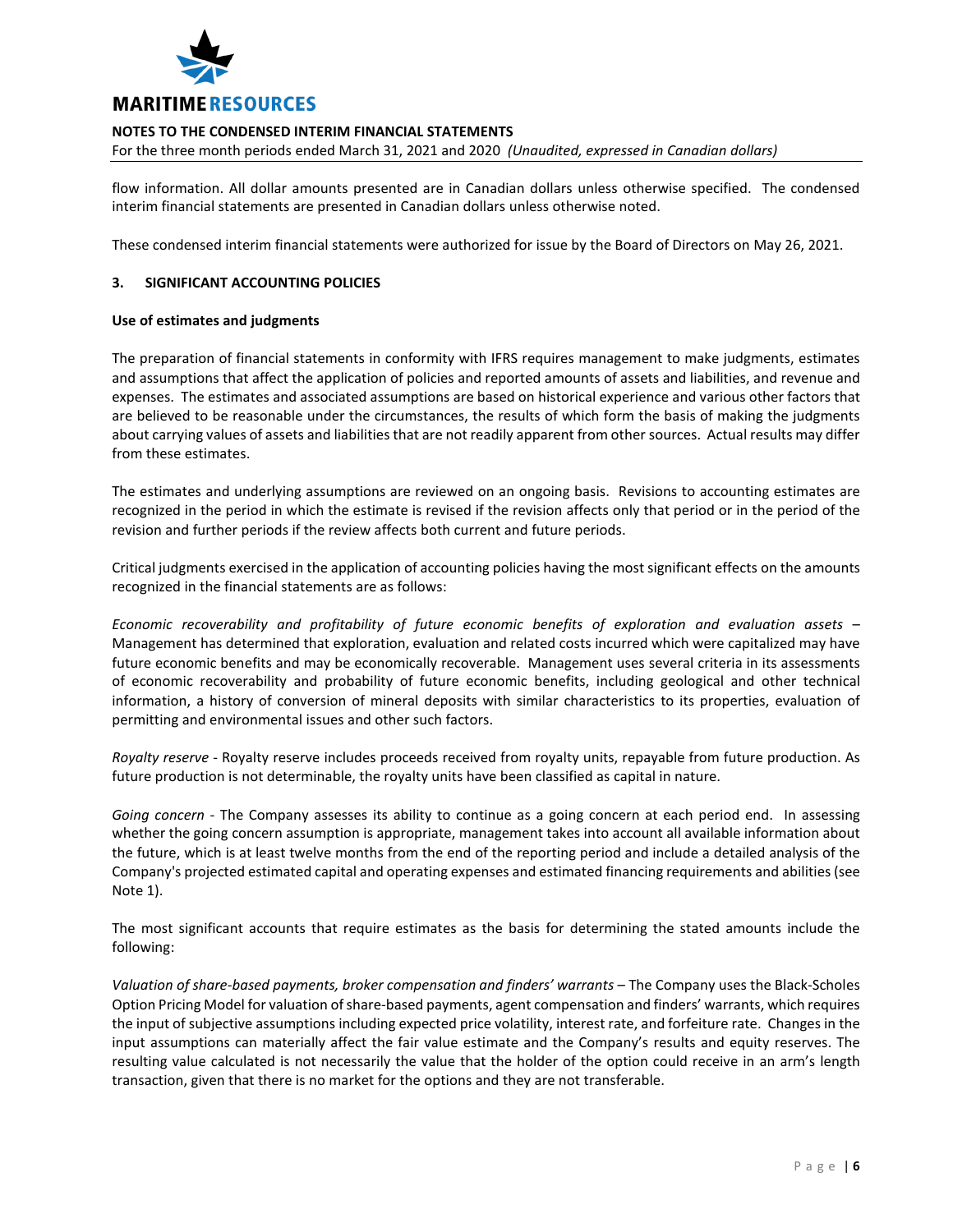

For the three month periods ended March 31, 2021 and 2020 *(Unaudited, expressed in Canadian dollars)*

*Income taxes* – In assessing the probability of realizing deferred tax assets, management makes estimates related to expectation of future taxable income, applicable tax opportunities, expected timing of reversals of existing temporary differences and the likelihood that the tax position taken will be sustained upon examination by applicable tax authorities. In making its assessments, management gives additional weight to positive and negative evidence that can be objectively verified.

While management believes that these estimates are reasonable, actual results could differ from those estimates and could impact future results of operation and cash flows.

### **4. CASH**

|                                                      | March 31, 2021 | December 31, 2020 |
|------------------------------------------------------|----------------|-------------------|
|                                                      |                |                   |
| Cash                                                 | 8,326,517      | 4,418,616         |
| Guaranteed Investment Certificate – Fully redeemable | 2,000,000      | 2,000,000         |
|                                                      | 10,326,517     | 6,418,616         |

### **5. RECEIVABLES**

|                                | March 31, 2021 | December 31, 2020 |
|--------------------------------|----------------|-------------------|
|                                |                |                   |
| Input sales tax recoverable    | 239,298        | 326,271           |
| Interest and other receivables | 18.949         | 13,768            |
|                                | 258,247        | 340,039           |

### **6. PREPAID EXPENSES AND DEPOSITS**

|                  | March 31, 2021 | December 31, 2020 |
|------------------|----------------|-------------------|
|                  |                |                   |
| Prepaid expenses | 25,187         | 30,287            |
| <b>Deposits</b>  | 64.494         | 85,999            |
|                  | 89,681         | 116,286           |

### **7. PROPERTY AND EQUIPMENT**

|                                    |                     | <b>Furniture</b>         |                 |                    |              |
|------------------------------------|---------------------|--------------------------|-----------------|--------------------|--------------|
|                                    | <b>Right of use</b> | and                      |                 | <b>Exploration</b> |              |
|                                    | assets              | Leaseholds               | <b>Vehicles</b> | Equipment          | <b>Total</b> |
|                                    |                     |                          |                 | Ş                  |              |
| Net book value - December 31, 2019 | 14,937              | $\overline{\phantom{0}}$ | 26.222          | ۰                  | 41,159       |
| <b>Additions</b>                   | 47,074              | 13,210                   |                 |                    | 60,284       |
| Depreciation                       | (16,898)            |                          | (10,151)        |                    | (27,049)     |
| Net book value - December 31, 2020 | 45,113              | 13,210                   | 16,071          |                    | 74.394       |
| Additions                          |                     | 12,481                   |                 | 11,200             | 23,681       |
| Depreciation                       | (5,885)             | (1,427)                  | (2,537)         | (1,050)            | (10, 899)    |
| Net book value - March 31, 2021    | 39,228              | 24.264                   | 13,534          | 10,150             | 87.176       |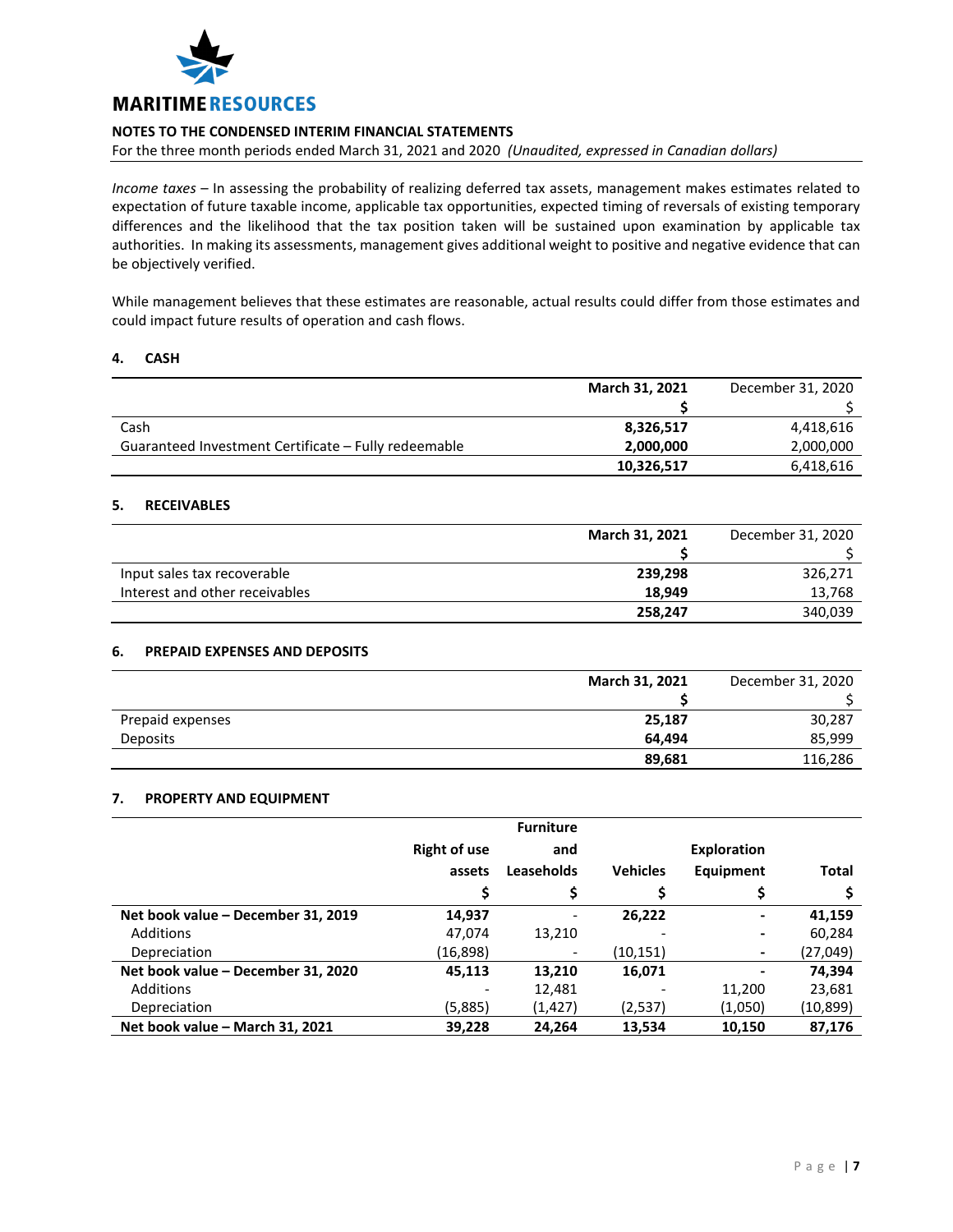

For the three month periods ended March 31, 2021 and 2020 *(Unaudited, expressed in Canadian dollars)*

## **8. EXPLORATION AND EVALUATION ASSETS**

#### **Green Bay**

The Company's Green Bay property, located in Newfoundland and Labrador, Canada hosts the past producing Hammerdown gold mine, as well as the Orion deposit and the Lochinvar deposits. On September 17, 2020, the Company exercised an early buy-down right of one-half of the Hammerdown deposit royalty held by Commander Resources Ltd. ("Commander") for \$750,000. Commander retains a 1% net smelter return royalty ("NSR") over the Hammerdown deposit and surrounding lands which excludes the Orion Deposit. Allowed deductions in calculating the NSR include transportation costs and toll milling charges.

On May 16, 2018, the Company entered into an option agreement to earn 100% in the Inomin property consisting of certain mineral claims that extend the Green Bay property, under the following terms:

|                    | Cash           | <b>Common shares</b> |
|--------------------|----------------|----------------------|
|                    |                | #                    |
| Upon approval      | 25,000 (paid)  | 500,000 (issued)     |
| September 17, 2019 | 50,000 (paid)  | 500,000 (issued)     |
| September 17, 2020 | 100,000 (paid) | 500,000 (issued)     |
| September 17, 2021 | 125,000        | 500,000              |
|                    | 300,000        | 2,000,000            |

The Inomin property is subject to a 1.0 % NSR of which 100% can be purchased for \$500,000. The project also has an underlying NSR of 2.5% of which 1.5% can be purchased for \$1,000,000.

On January 22, 2020, the Company entered into an option agreement to earn a 100% interest in the Sprucy Pond property, which is contiguous to the Hammerdown project, under the following terms:

|                | Cash          | <b>Common shares</b> |
|----------------|---------------|----------------------|
|                |               | #                    |
| Upon approval  | 10,000 (paid) | 250,000 (issued)     |
| March 10, 2021 | 20,000 (paid) | 250,000 (issued)     |
| March 10, 2022 | 30,000        | 250,000              |
|                | 60,000        | 750,000              |

The Sprucy Pond property is subject to a 1.0 % NSR of which 50% can be purchased for \$500,000.

### **Whisker Valley**

On February 27, 2017, the Company entered into an agreement to acquire a 100% interest in the Whisker Valley property in the Baie Verte mining district of Newfoundland and Labrador, Canada, under the following terms:

|                | Cash          | <b>Common shares</b> |
|----------------|---------------|----------------------|
|                |               | #                    |
| Upon approval  | 25,000 (paid) | 100,000 (issued)     |
| March 22, 2018 | 20,000 (paid) | 150,000 (issued)     |
| March 22, 2019 | 30,000 (paid) | 200,000 (issued)     |
| March 22, 2020 | 50,000 (paid) | 250,000 (issued)     |
| March 22, 2021 | 75,000 (paid) | 300,000 (issued)     |
| March 22, 2022 | 100,000       | 500,000              |
|                | 300.000       | 1,500,000            |

The Company is required to make an additional payment to the optionors of \$50,000 on each of the first, second and third anniversary upon full exercise of its option, having issued all of the payments and shares and incurred all of the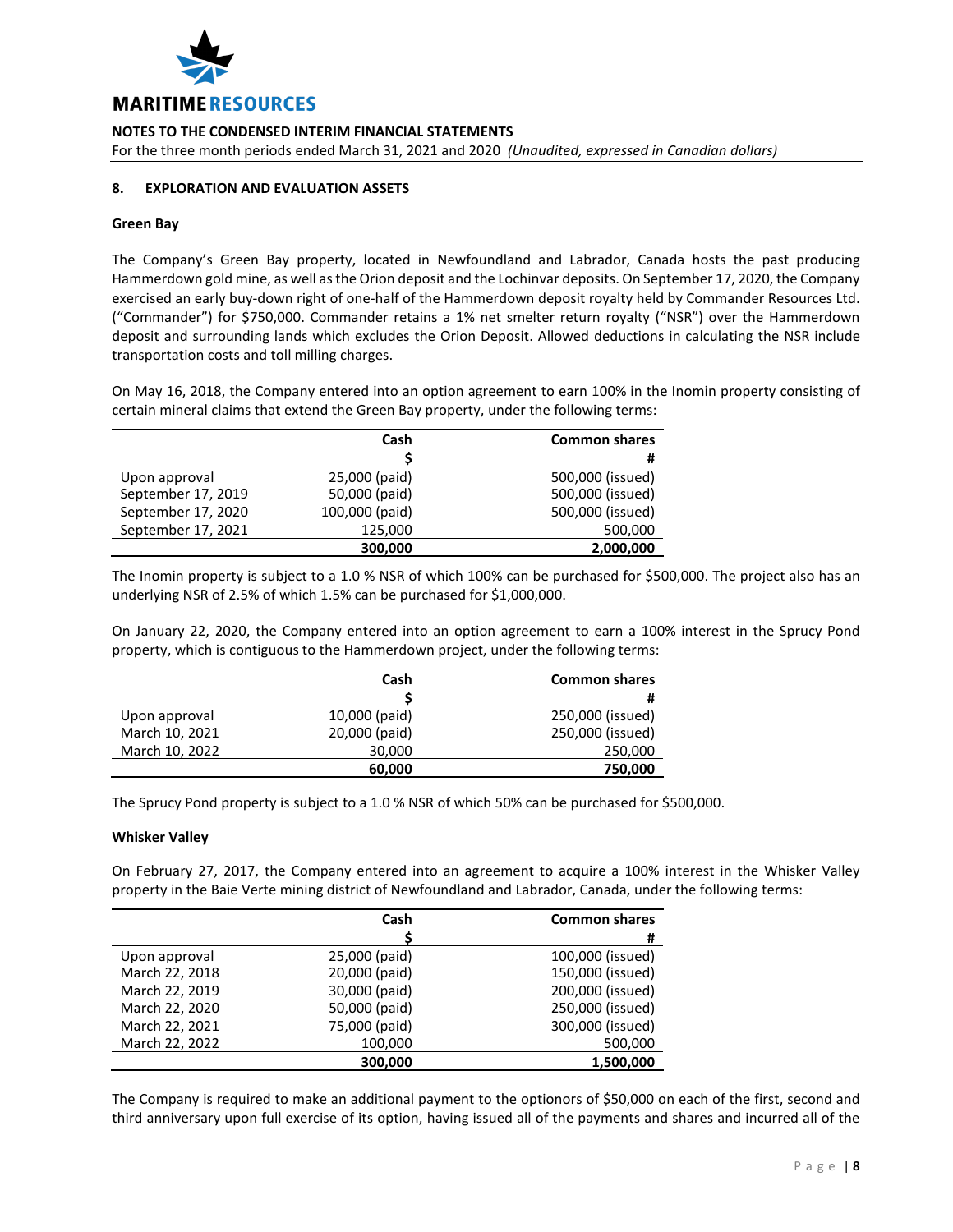

For the three month periods ended March 31, 2021 and 2020 *(Unaudited, expressed in Canadian dollars)*

expenditures. The property is subject to a 2.5% NSR, of which 1% can be purchased for \$1,000,000 on or before the end of the second anniversary of commencement of commercial production.

On December 27, 2020, the Company exercised its option in full to acquire 100% interest in the Strugglers Pond property in Newfoundland and Labrador, Canada (contiguous to Whisker Valley), for aggregate cash payments of \$30,000 and 100,000 shares with an aggregate fair value of \$11,350 over a period of three years. The Company has the option of buy-back one-half of the 2% NSR royalty for \$1,000,000 on or before the end of the second anniversary of commercial production.

On November 23, 2019, the Company exercised its option in full to acquire 100% interest in the El Strato property in Newfoundland and Labrador, Canada (contiguous to Whisker Valley), for aggregate cash payments of \$40,000 and 750,000 shares with an aggregate fair value of \$61,250 over a period of two years. The Company has the option of buyback one-half of the 2% NSR royalty for \$1,000,000 on or before the end of the second anniversary of commercial production.

The Strugglers Pond and El Strato properties are subject to separate 2% NSR royalties, of which 1% can be purchased for \$1,000,000 on or before the end of the second anniversary of commercial production.

### **Gull Ridge**

In January 2019, the Company acquired the new Gull Ridge property claims by staking.

#### **Deposits**

As at March 31, 2021, the Company has provided deposits totalling \$186,081 (December 31, 2020 – \$298,730) to vendors as advance payments for services to be provided on the Green Bay, Whisker Valley and Gull Ridge properties.

Expenditures incurred on the Company's Green Bay, Whisker Valley and Gull Ridge properties, follow:

|                              | <b>Green Bay</b> | <b>Whisker Valley</b> | <b>Gull Ridge</b> | <b>Total</b> |
|------------------------------|------------------|-----------------------|-------------------|--------------|
|                              |                  |                       |                   | Ş            |
| Balance, December 31, 2019   | 10,170,005       | 1,687,370             | 69,007            | 11,926,382   |
| Acquisition costs - cash     | 861,880          | 58,500                |                   | 920,380      |
| Acquisition costs - shares   | 98,750           | 21,000                |                   | 119,750      |
| <b>Exploration expenses:</b> |                  |                       |                   |              |
| Drilling and assaying        | 2,480,668        | 481,489               |                   | 2,962,157    |
| Geology                      | 886,689          | 359,648               | 1,994             | 1,248,331    |
| Geophysics                   | 38,552           |                       |                   | 38,552       |
| Property                     | 100,381          | 13,395                |                   | 113,776      |
| Pre-feasibility study update | 1,314,025        |                       |                   | 1,314,025    |
| Permitting                   | 70,979           |                       |                   | 70,979       |
|                              | 5,851,924        | 934,032               | 1,994             | 6,787,950    |
| Less: Recoveries and grants  | (82, 800)        |                       |                   | (82, 800)    |
| Net additions                | 5,769,124        | 934,032               | 1,994             | 6,705,150    |
| Balance, December 31, 2020   | 15,939,129       | 2,621,402             | 71,001            | 18,631,532   |
| Acquisition costs - cash     | 20,000           | 75,000                | 2,665             | 97,665       |
| Acquisition costs - shares   | 30,000           | 43,500                |                   | 73,500       |
| <b>Exploration expenses:</b> |                  |                       |                   |              |
| Drilling and assaying        | 778,690          | 165,168               | 107               | 943,965      |
| Geology                      | 235,110          | 59,514                | 6,244             | 300,868      |
| Geophysics                   | 196,890          | 128,865               | 54,654            | 380,409      |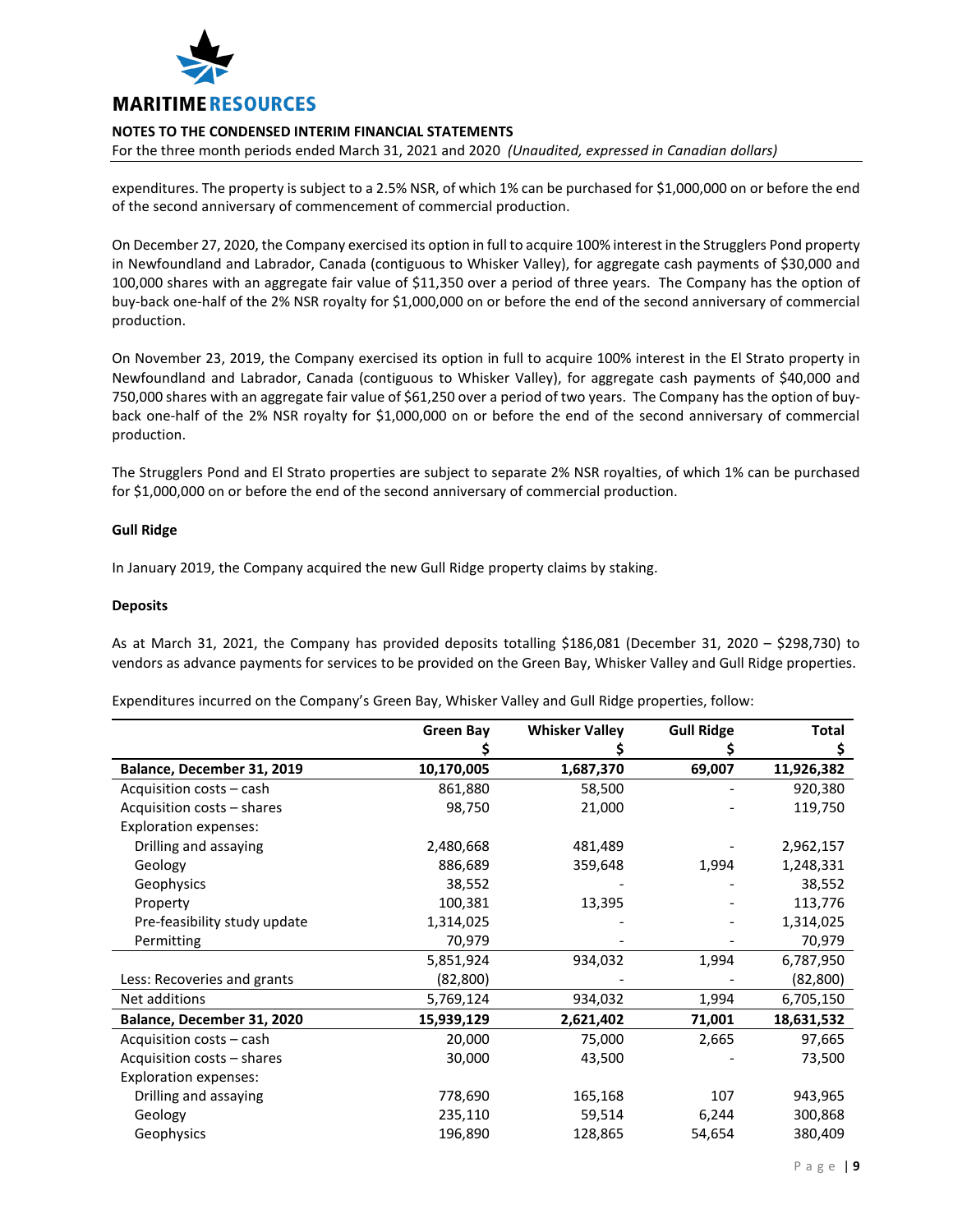

For the three month periods ended March 31, 2021 and 2020 *(Unaudited, expressed in Canadian dollars)*

|                                     | <b>Green Bay</b> | <b>Whisker Valley</b> | <b>Gull Ridge</b>        | <b>Total</b> |
|-------------------------------------|------------------|-----------------------|--------------------------|--------------|
| Feasibility study                   | 274,563          |                       |                          | 274,563      |
| <b>Environmental and Permitting</b> | 128.727          | 3.024                 | $\overline{\phantom{0}}$ | 131,751      |
| Net additions                       | 1,663,980        | 475,071               | 63,670                   | 2,202,721    |
| Balance, March 31, 2021             | 17,603,109       | 3,096,473             | 134,671                  | 20,834,253   |

Subsequent to March 31, 2021 and during the year ended December 31, 2020, the Company received \$76,500 and \$82,800, respectively, pursuant to an application made with the Government of Newfoundland and Labrador in respect of the Newfoundland and Labrador Mineral Incentive Junior Exploration Assistance Program (JEAP) grant for exploration conducted during 2020 and 2019, respectively.

### **9. ACCOUNTS PAYABLE AND ACCRUED LIABILITIES**

|                                  | March 31, 2021 | December 31, 2020 |
|----------------------------------|----------------|-------------------|
|                                  |                |                   |
| Accounts payable                 | 777,721        | 943,176           |
| <b>Accrued liabilities</b>       | 245,343        | 54,927            |
| Due to related parties (Note 12) | 22.013         | 17,500            |
|                                  | 1,045,077      | 1,015,603         |

# **10. LEASE LIABILITY**

|                                            | Lease liability |
|--------------------------------------------|-----------------|
|                                            |                 |
| Balance - December 31, 2019                | 10,362          |
| Lease liability recognized during the year | 47,074          |
| Lease payments during the year             | (14, 422)       |
| Interest expense on lease liability        | 138             |
| Balance - December 31, 2020                | 43,152          |
| Lease payments during the period           | (6,027)         |
| Balance - March 31, 2021                   | 37,125          |
| <b>Current portion</b>                     | 23,388          |
| Long term portion                          | 13,737          |

Lease obligations as at March 31, 2021 relate to exploration equipment. As at March 31, 2020, the Company's office lease was terminated and there are no further obligations under the lease.

During the three month period ended March 31, 2021, the Company incurred operating lease costs of \$17,438 (2020 – \$16,286) for an office lease not included in lease liabilities.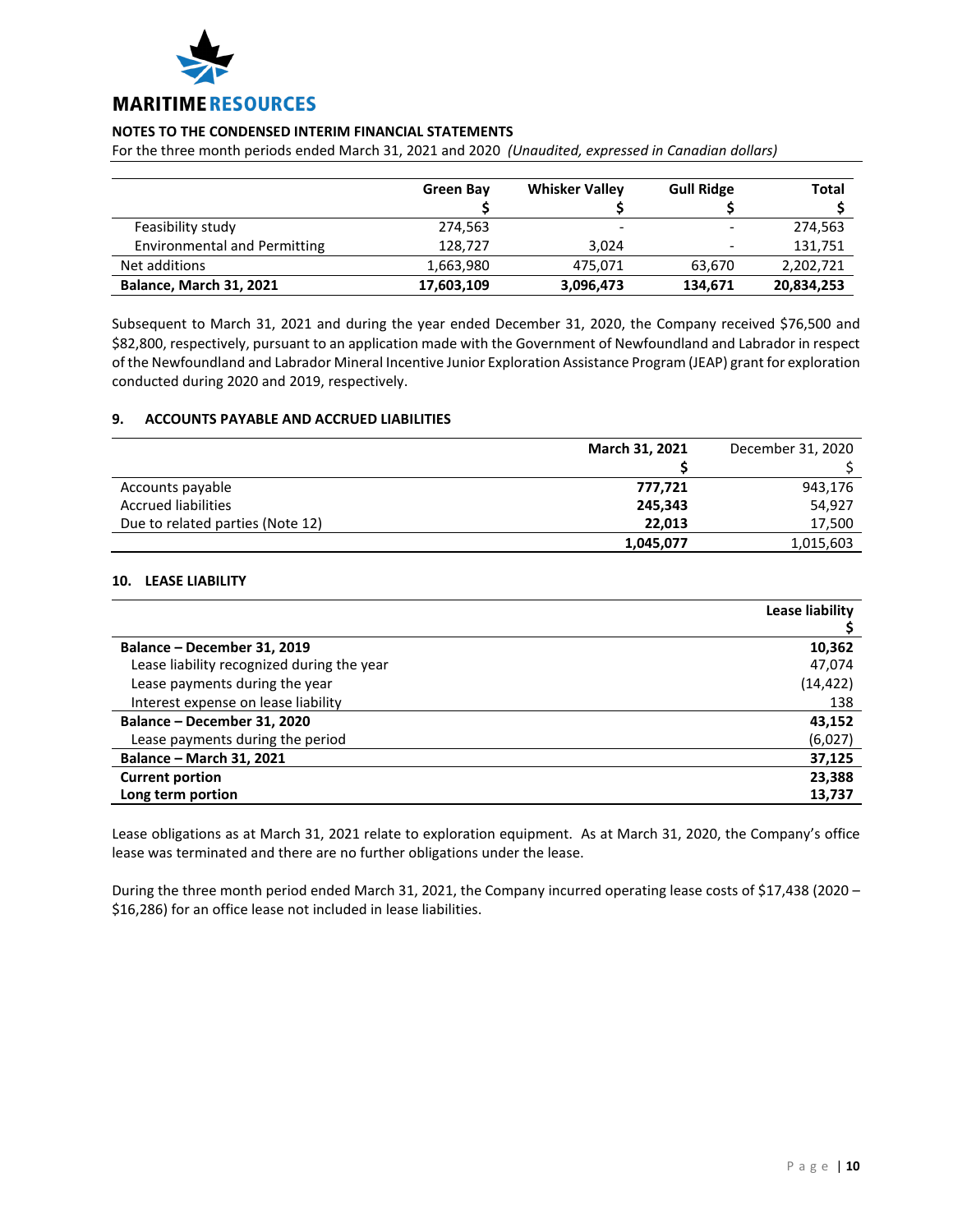

For the three month periods ended March 31, 2021 and 2020 *(Unaudited, expressed in Canadian dollars)*

## **11. SHARE CAPITAL**

### **Authorized**

Unlimited number of common shares without par value.

### **Issued**

### *During the three month period ended March 31, 2021*

#### Private Placements

 On March 22, 2021, the Company completed a brokered private placement of 38,500,000 common shares on a flow-through basis at a price of \$0.1794 per flow-through common share for gross proceeds of \$6,906,900. The private placement was completed by a syndicate of agents led by Canaccord Genuity Corp. ("CG") and including Dundee Goodman Merchant Partners ("DGMP"), a division of Goodman & Company, Investment Counsel Inc., Sprott Capital Partners ("Sprott") and iA Private Wealth Inc. (collectively, the "Agents"). In connection with the closing of the private placement, the Company paid to the Agents a cash fee of \$414,414 of the aggregate gross proceeds raised pursuant to the offering and issued an aggregate of 2,310,000 non-transferable compensation warrants with each compensation warrant being exercisable into one common share at a price of \$0.1794 per common share until March 22, 2023 with a fair value of \$131,670. The flow-through shares were issued at a premium of \$1,324,400 and require the Company to incur eligible Canadian exploration expenditures of \$6,906,900 before December 31, 2022. Legal, regulatory and other cash costs associated with the private placement totalled \$212,134.

### Exploration and evaluation assets (Note 8)

- The Company issued 250,000 common shares valued at \$30,000 in connection with the Sprucy Pond property.
- The Company issued 300,000 common shares valued at \$43,500 in connection with the Whisker Valley property.

### *During the year ended December 31, 2020*

### Private Placements

 Pursuant to a "bought deal" private placement which closed on August 21, 2020, the Company issued of a combination of 43,367,550 common shares of the Company at a price of \$0.15 per common share, and 11,000,000 common shares issued on a flow-through basis at a price of \$0.20 per flow-through share for aggregate gross proceeds of \$8,705,133. The flow-through shares were issued at a premium of \$550,000. Pursuant to the Company incurring eligible flow-through expenditures, the flow-through premium liability was reduced to \$203,613 and \$346,387 was recognized into income during the year ended December 31, 2020.

The private placement was completed by a syndicate of underwriters led by Sprott and including DGMP, Industrial Alliance Securities Inc., CG, Cormark Securities Inc., Stifel GMP and Raymond James Ltd. In connection with the closing of the private placement, the Company paid a cash fee of 6% totalling \$496,181 of the aggregate gross proceeds raised pursuant to the offering, with the exception of certain proceeds from the sale of offered securities to certain specified persons. The Company issued an aggregate of 3,087,873 non-transferable broker warrants, with each broker warrant being exercisable into one common share at a price of \$0.15 per share until August 21, 2022 and fair valued at \$275,280. Legal, regulatory and other cash costs associated with the private placement totalled \$258,975.

Pursuant to a non-brokered private placement on May 14, 2020, the Company issued 21,626,666 common shares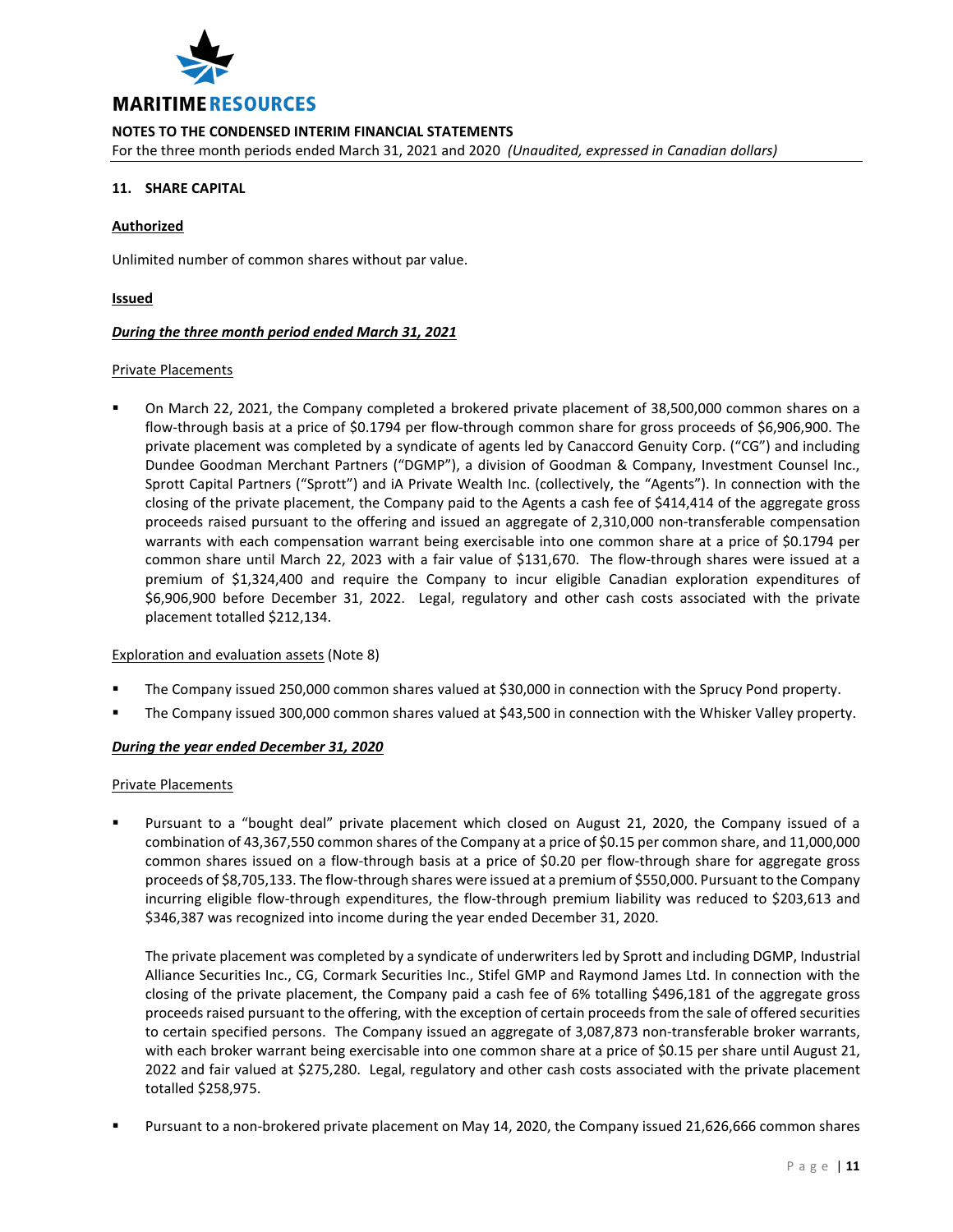

For the three month periods ended March 31, 2021 and 2020 *(Unaudited, expressed in Canadian dollars)*

at a price if \$0.06 per common share and 33,883,076 flow-through common shares at a price of \$0.065 per flowthrough common share for gross proceeds of \$3,500,000. The flow-through shares were issued at a premium of \$169,415. Pursuant to the Company incurring eligible flow-through expenditures, the flow-through premium liability was reduced to \$nil and \$169,415 was recognized into income during the year ended December 31, 2020.

In connection with this private placement, the Company paid aggregate finders' and advisory fees up to 5% in cash of the gross sales of common shares and flow-through common shares. An aggregate of 666,864 common shares were issued to Sprott as commission, fair valued at \$60,018. The cash finders' and advisory fees amounted to an aggregate of \$94,518, including \$28,069 to DGMP, \$16,449 to CG, \$15,000 to EDE Asset Management and \$35,050 to Laurentian Bank Securities Inc. Legal, regulatory and other cash costs associated with the private placement totalled \$68,877.

### Exploration and evaluation assets (Note 8)

- The Company issued 250,000 common shares valued at \$16,250 in connection with the Sprucy Pond property.
- The Company issued 250,000 common shares valued at \$13,750 in connection with the Whisker Valley property.
- The Company issued 500,000 common shares valued at \$82,500 in connection with the Inomin property.
- The Company issued 50,000 common shares, valued at \$7,250, in connection with the Strugglers Pond property.

### **Other share issuances**

During the year ended December 31, 2020, 9,606,608 common shares were issued upon the exercise of warrants for gross cash proceeds of \$1,354,880. The fair value of the exercised warrants of \$436,777 was transferred from reserves to share capital.

During the year ended December 31, 2020, 825,000 common shares were issued upon the exercise of stock options for gross cash proceeds of \$102,500. The fair value of the exercised options of \$67,730 was transferred from reserves to share capital.

On November 3, 2020, the Company issued 150,000 common shares valued at \$24,000 to CG as full consideration for financial advisory and consulting services.

| <b>Flow-through premium liability</b>        |            |
|----------------------------------------------|------------|
| Balance - December 31, 2019                  | 47.599     |
| Flow-through premium liability additions     | 719.415    |
| Settlement of flow-through premium to income | (563, 401) |
| Balance - December 31, 2020                  | 203,613    |
| Flow-through premium liability additions     | 1,324,400  |
| Settlement of flow-through premium to income | (203, 613) |
| <b>Balance - March 31, 2021</b>              | 1,324,400  |

### **Royalty units**

During fiscal 2016 the Company issued Royalty Units with a price of \$0.01 per Royalty Unit, and, subject to written consent of the Company, may be assigned or transferred in their entirety only. The proceeds of \$210,700 received in relation to the Royalty Units has been recorded as a Royalty Reserve within Equity.

Royalty Units will return 100% of the original investment made by the purchasers and is to be paid out of production from the Company's Green Bay project ("Project"). The likelihood of the Project going into production cannot be determined at this time. Total royalties payable from the Royalty Units ("Royalty Payment") are capped at \$3,440,500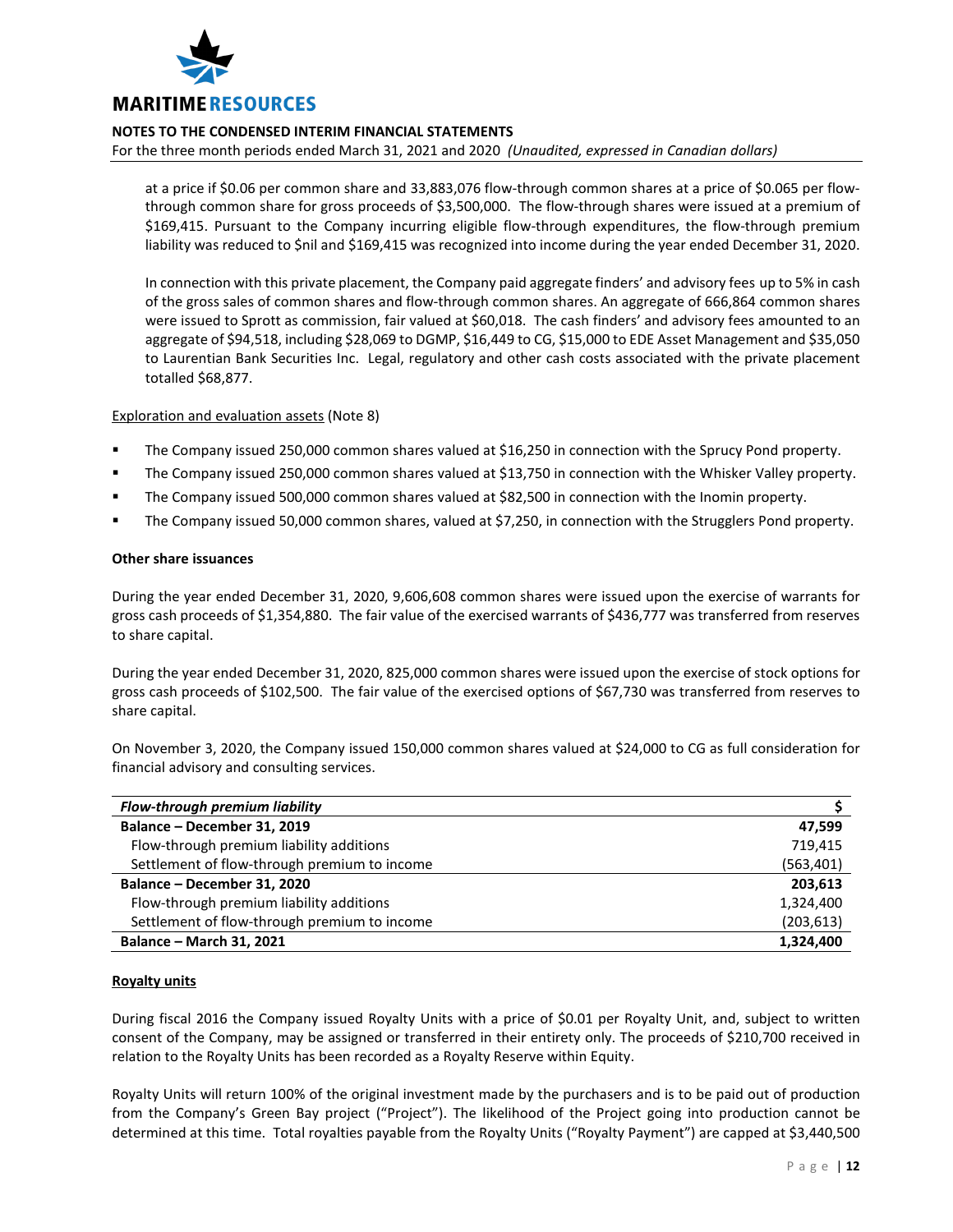

For the three month periods ended March 31, 2021 and 2020 *(Unaudited, expressed in Canadian dollars)*

being the price for which the Equity Units (comprised of common shares and common share warrants) and Royalty Units were purchased. Royalty Payments will be made annually beginning on the first anniversary of the date of commencement of commercial production for the Project. Royalty Payments will be funded solely from 10% of annual net cash flow from the Project, with net cash flow representing net production revenues realized from the Project after deduction of all Project operating and debt servicing costs. At the option of the Company, Royalty Payments will be paid either in cash or in gold.

### **Stock options**

The Company has a "rolling" stock option plan for its directors, officers, employees and consultants. The terms of the plan provide for options to be granted to a maximum of 10% of the issued and outstanding common shares of the Company at the time of grant of the stock options, subject to receipt of annual shareholder approval. The exercise price of each option shall not be less than the minimum price permitted by the policies of the TSX-V, and the options may be granted for a maximum term of ten years from the date of grant. The Company records the fair value of all options granted using the Black-Scholes model as share-based payment expense over the vesting period of the options. Vesting terms are determined by the Board of Directors.

A summary of the Company's stock options as at and during the three month period ended March 31, 2021 and year ended December 31, 2020 follows:

|                                     | March 31, 2021           |                 |             | December 31, 2020 |
|-------------------------------------|--------------------------|-----------------|-------------|-------------------|
|                                     |                          | Weighted        |             | Weighted          |
|                                     |                          | Average         |             | Average           |
|                                     | <b>Options</b>           | <b>Exercise</b> | Options     | Exercise          |
|                                     | <b>Outstanding</b>       | <b>Price</b>    | Outstanding | Price             |
|                                     | #                        |                 | #           |                   |
| <b>Balance, beginning of period</b> | 21,230,000               | 0.12            | 16,840,000  | 0.13              |
| Granted                             | $\overline{\phantom{a}}$ | $\blacksquare$  | 6,700,000   | 0.09              |
| Exercised                           | $\,$                     | $\blacksquare$  | (825,000)   | 0.12              |
| Expired/cancelled                   |                          | $\blacksquare$  | (1,485,000) | 0.14              |
| <b>Balance, end of period</b>       | 21,230,000               | 0.12            | 21,230,000  | 0.12              |

During the year ended December 31, 2020, the Company granted 6,700,000 stock options to directors, officers, consultants and employees of the Company, of which 6,525,000 have vested and the remaining 175,000 unvested stock options will vest by one-third every three months, for six months, of which, an additional 87,500 vested during the first three months of March 31, 2021. The fair value of the stock options granted as determined by the Black-Scholes pricing model was \$473,788 or \$0.09 per option. Share based payments recognized during the year ended December 31, 2020 of \$469,729. During the year ended December 31, 2020, 1,485,000 stock options were forfeited, cancelled or expired resulting in a reversal of \$130,936 from reserves to deficit. The total fair value of unvested options that will be recognized in profit or loss in future periods amounts to \$4,059 at December 31, 2020. The Company has estimated the forfeiture rate to be nil%. Expected volatility was determined based on the historical movements in the closing price of the Company's shares for a length of time to the expected life of each option. The weighted-average assumptions used for the Black-Scholes valuation of stock options granted during the year ended December 31, 2020 were risk-free interest rate of 0.35%; expected life of options of 5 years and annualized volatility of 102.7%.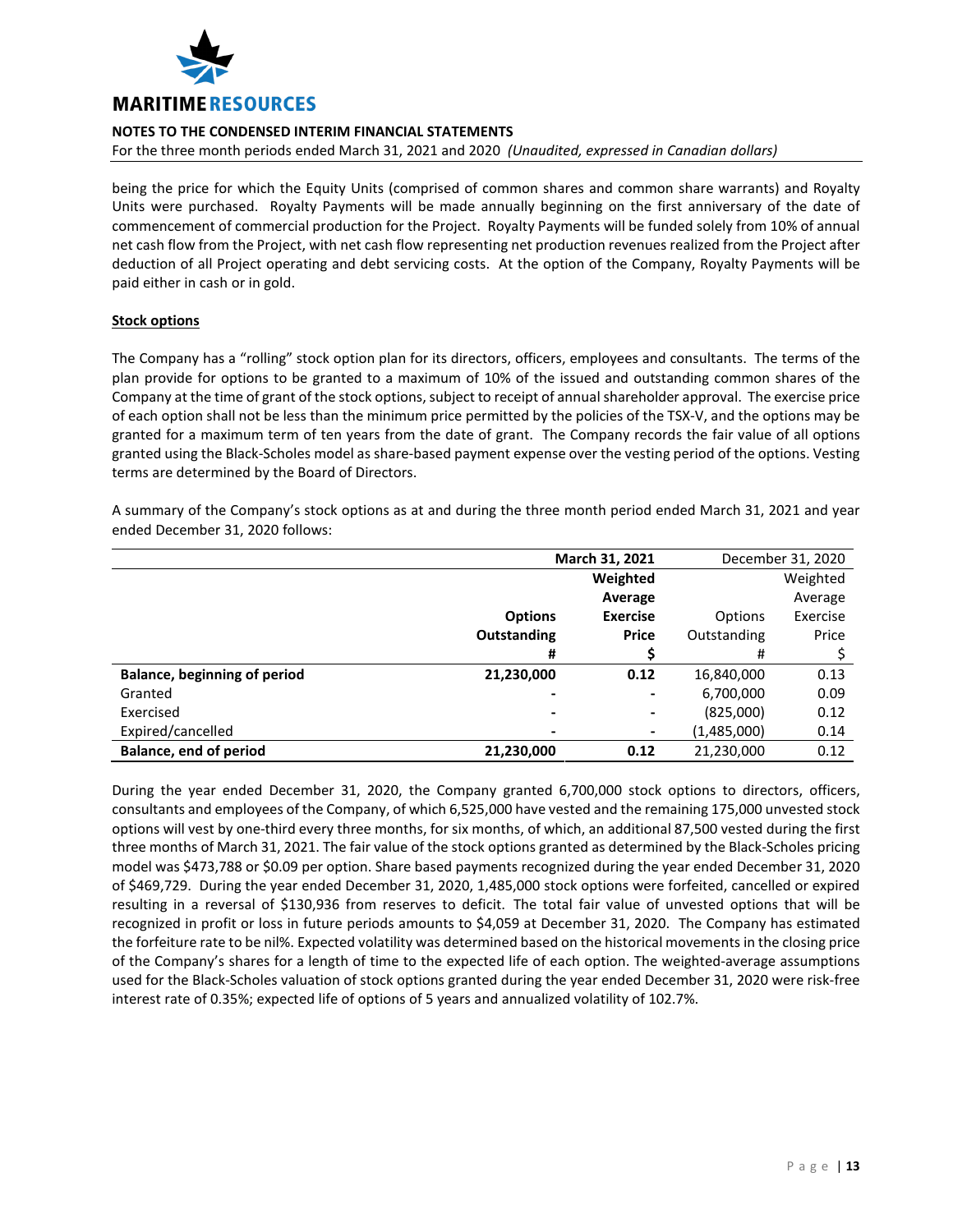

For the three month periods ended March 31, 2021 and 2020 *(Unaudited, expressed in Canadian dollars)*

As at March 31, 2021, the Company had outstanding stock options, enabling the holders to acquire further common shares as follows:

| <b>Options</b> | <b>Options</b>     | <b>Exercise</b> | Remaining               |               |
|----------------|--------------------|-----------------|-------------------------|---------------|
| Outstanding    | <b>Exercisable</b> | <b>Price</b>    | <b>Contractual Life</b> | <b>Expiry</b> |
| #              | #                  | \$              | years                   |               |
| 2,300,000      | 2,300,000          | 0.25            | 0.58                    | 29-Jul-21     |
| 200,000        | 200,000            | 0.15            | 1.32                    | 26-Apr-22     |
| 500,000        | 500,000            | 0.10            | 1.93                    | 04-Dec-22     |
| 2,075,000      | 2,075,000          | 0.10            | 1.96                    | 15-Dec-22     |
| 4,805,000      | 4,805,000          | 0.11            | 2.93                    | $6$ -Dec-23   |
| 4,650,000      | 4,650,000          | 0.10            | 3.47                    | 18-Jun-24     |
| 5,650,000      | 5,650,000          | 0.085           | 4.39                    | 20-May-25     |
| 350,000        | 262,500            | 0.095           | 4.46                    | 16-Jun-25     |
| 700,000        | 700,000            | 0.17            | 4.70                    | 10-Sep-25     |
| 21,230,000     | 21.142.500         | 0.12            | 3.13                    |               |

### **Warrants**

As at March 31, 2021, the Company had outstanding share purchase warrants, enabling the holders to acquire further shares as follows:

| <b>Number of Warrants</b> | <b>Exercise Price</b> | <b>Expiry Date</b> |  |
|---------------------------|-----------------------|--------------------|--|
| 32,311,627                | \$0.15                | April 12-24, 2021  |  |
| 3,087,873                 | \$0.15                | August 21, 2022    |  |
| 2,310,000                 | \$0.18                | March 22, 2023     |  |
| 37,709,500                |                       |                    |  |

Share purchase warrant transactions were as follows:

|                                     | March 31, 2021  |                          |                | December 31, 2020 |
|-------------------------------------|-----------------|--------------------------|----------------|-------------------|
|                                     |                 | Weighted                 |                | Weighted          |
|                                     |                 | Average                  |                | Average           |
|                                     | <b>Warrants</b> | <b>Exercise</b>          | Warrants       | Exercise          |
|                                     | Outstanding     | <b>Price</b>             | Outstanding    | Price             |
|                                     | #               |                          | #              |                   |
| <b>Balance, beginning of period</b> | 35,399,500      | 0.15                     | 57,835,596     | 0.15              |
| Granted                             | 2,310,000       | 0.18                     | 3,087,873      | 0.15              |
| Exercised                           | -               | $\blacksquare$           | (9,606,608)    | 0.14              |
| Expired/cancelled                   |                 | $\overline{\phantom{a}}$ | (15, 917, 361) | 0.17              |
| Balance, end of period              | 37,709,500      | 0.15                     | 35,399,500     | 0.15              |

During the year ended December 31, 2020, 15,917,361 warrants expired unexercised, including the reversal of 1,539,850 finder warrants resulting in the reversal of \$444,317 to share capital and 9,606,608 warrants were exercised for aggregate gross proceeds of \$1,354,880.

### **12. RELATED PARTY TRANSACTIONS**

### (a) Services

Effective February 1, 2019, the Company entered into a sublease for office space in Toronto, with a corporation that is related by virtue of having certain directors and officers in common.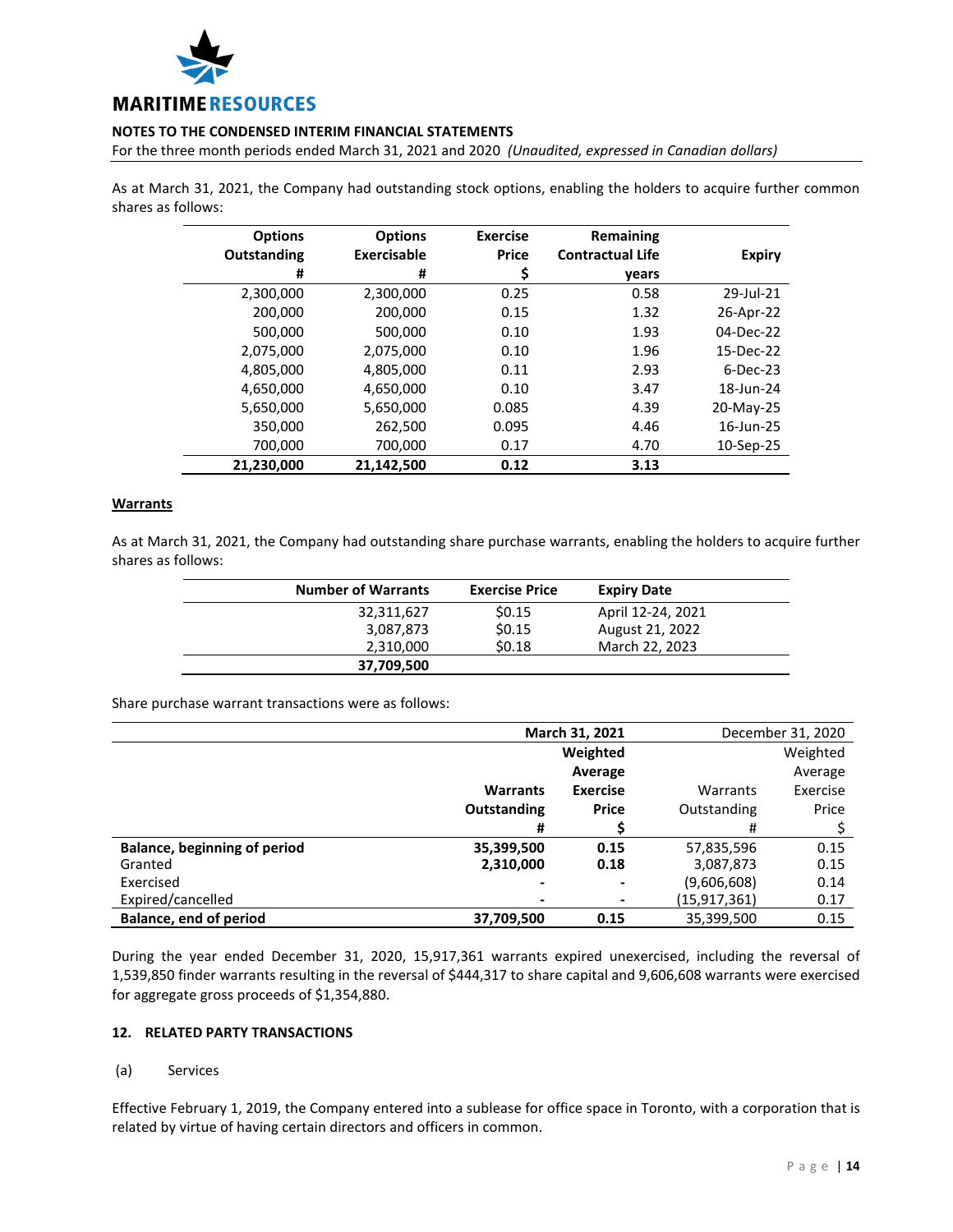

For the three month periods ended March 31, 2021 and 2020 *(Unaudited, expressed in Canadian dollars)*

For the three month periods ended March 31 the Company was charged the following:

|                       | 2021   | 2020   |
|-----------------------|--------|--------|
|                       |        |        |
| Rent                  | 17,438 | 16,286 |
| Office administration | 1,319  | 1,146  |
|                       | 18,757 | 17,432 |

### (b) Compensation of key management personnel

Key management personnel consist of the directors and executive officers of the Company. Compensation to key management personnel for services rendered were as follows for the three months ended March 31:

|                 | 2021    | 2020    |
|-----------------|---------|---------|
|                 |         |         |
| <b>Salaries</b> | 199,420 | 143,964 |
| Directors' fees | 17,500  | 17,500  |
|                 | 216,920 | 161,464 |

### **13. FINANCIAL INSTRUMENTS AND RISK MANAGEMENT**

The Company's financial instruments consist of cash, receivables, deposits and accounts payable and accrued liabilities. Cash is measured at fair value based on Level 1 of the fair value hierarchy. The fair values of receivables and accounts payable and accrued liabilities approximate their book carrying values because of the short-term nature of these instruments.

- (a) *Credit risk* Credit risk is the risk that a counter party to a financial instrument will fail to discharge its contractual obligations. The Company is exposed to credit risk with respect to its cash and receivables. The maximum exposure to loss arising from receivables is equal to their carrying amounts. The Company manages credit risk with respect to its cash by maintaining demand deposits with a major Canadian financial institution; however, this exposes the Company's cash to concentration of credit risk as all amounts are held at a single institution. Receivables are due from a government agency.
- (b) *Liquidity risk* Liquidity risk is the risk that the Company will encounter difficulty in satisfying financial obligations as they become due. The Company manages its liquidity risk by forecasting cash flows from operations and anticipated investing and financing activities.
- (c) *Market risk* Market risk is the risk that the fair value or future cash flows of a financial instrument will fluctuate due to changes in market prices. Market risk comprises three types of risk: interest rate risk, foreign currency risk and other price risk.
- (d) *Interest rate risk* Interest rate risk consists of two components:
	- i) To the extent that payments made or received on the Company's monetary assets and liabilities are affected by changes in the prevailing market interest rates, the Company is exposed to interest rate cash flow risk; and
	- ii) To the extent that changes in prevailing market rates differ from the interest rate in the Company's monetary assets and liabilities, the Company is exposed to interest rate price risk.

The Company is not exposed to significant interest rate risk due to the short-term maturity of its monetary assets and liabilities.